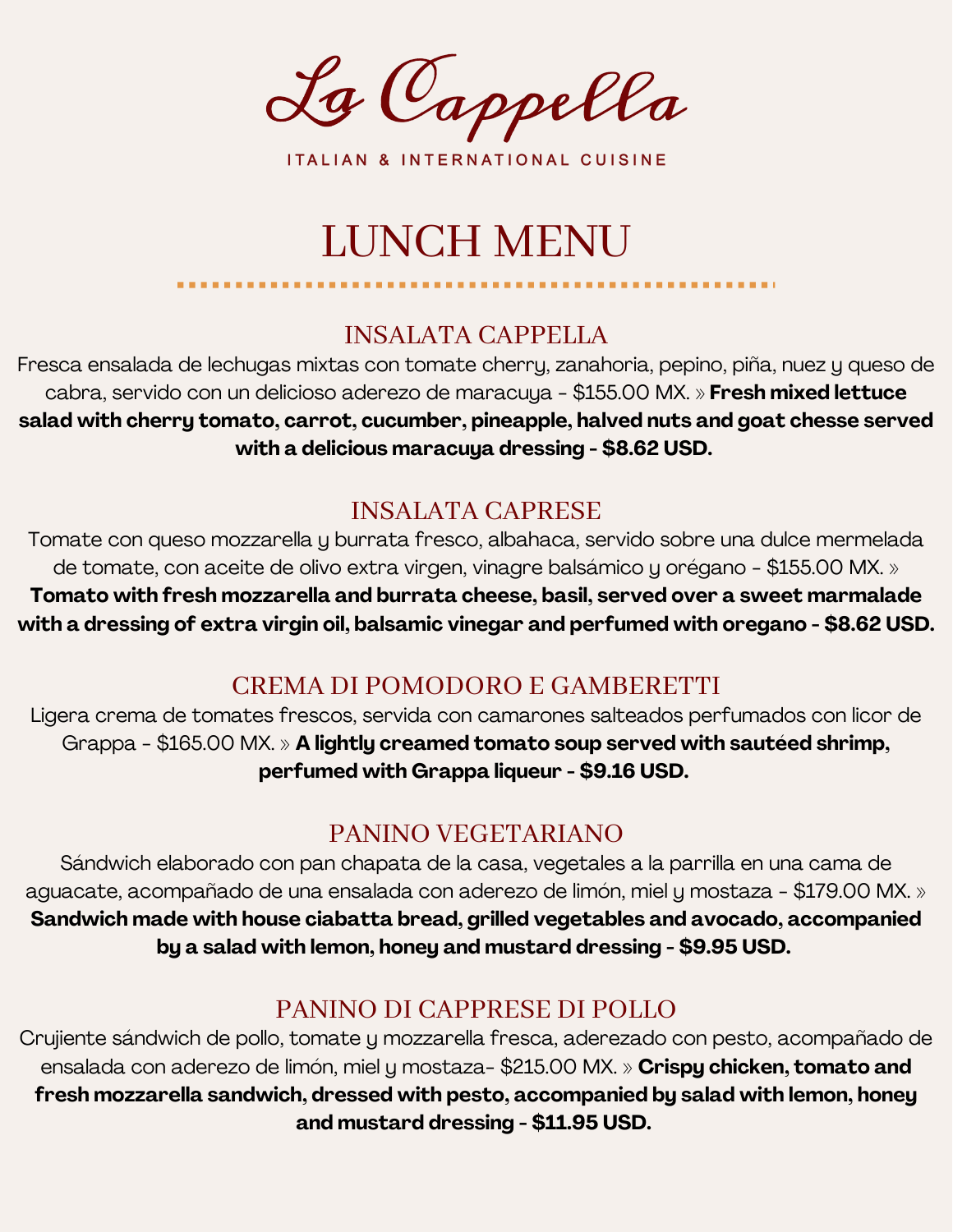La Cappella

ITALIAN & INTERNATIONAL CUISINE

#### PANINO GRATINATO

Sandwich de jamón de pavo con huevo, salsa de queso azul y gratinado en queso mozzarella, acompañado de vegetales asados - \$215.00 MX. » **Turkey ham sandwich with egg, blue cheese sauce and mozzarella cheese gratin, accompanied by roasted vegetables - \$11.95 USD.**

#### TOAST ALL'AVOCADO

Pan tostado con cama de aguacate, tocino dorado, una pieza de huevo frito y acompañado de verduras asadas - \$215.00 MX. » **Toasted bread with mashed avocado, fried bacon, a piece of egg on top, accompanied by roasted vegetables - \$11.95 USD.**

# TACO DEL MARE

Tacos de Pescado o Camarón rebozados en masa especial de la casa, acompañados de aderezo de cilantro, escabeche y salsa mexicana. - \$149.00 MX. » **Fish or Shrimp Tacos weathered in special house dough, accompanied by cilantro dressing, marinade and Mexican sauce - \$8.28 USD.**

# BURRITO DI MARE

Burrito de Mariscos sazonados al mojo ajo, acompañados de ensalada, salsa mexicana y aderezo de chile chipotle - \$249.00 MX. » **Seafood burrito seasoned with garlic and chipotle chili dressing, accompanied by salad and mexican sauce - \$13.49 USD.**

# DOLCE

---------------

..................

# PECAN PIE

Pay al horno con una mezcla de vainilla y limón sobre una base de galleta crujiente - \$149.00 MX. » **Baked pie with a mix of vanilla and lemon on a crispy biscuit base - \$8.27 USD.**

# TORTA DI FORMAGGIO

Pastel de queso y zarzamoras sobre genoise de vainilla, salsa de frutos rojos y helado de vainilla -\$149.00 MX.

**Traditional blackberry cheesecake over vanilla genoise, red berries sauce and vanilla ice cream - \$8.27 USD.**

# ZUCCOTTO

Tradicional postre italiano, relleno de crema de nueces y chocolate, cubierto con fino ganache, acompañado con frutos rojos - \$149.00 MX. » **Traditional Italian dessert, filled with nut and chocolate cream, covered with fine ganache, accompanied with red fruits - \$8.27 USD.**